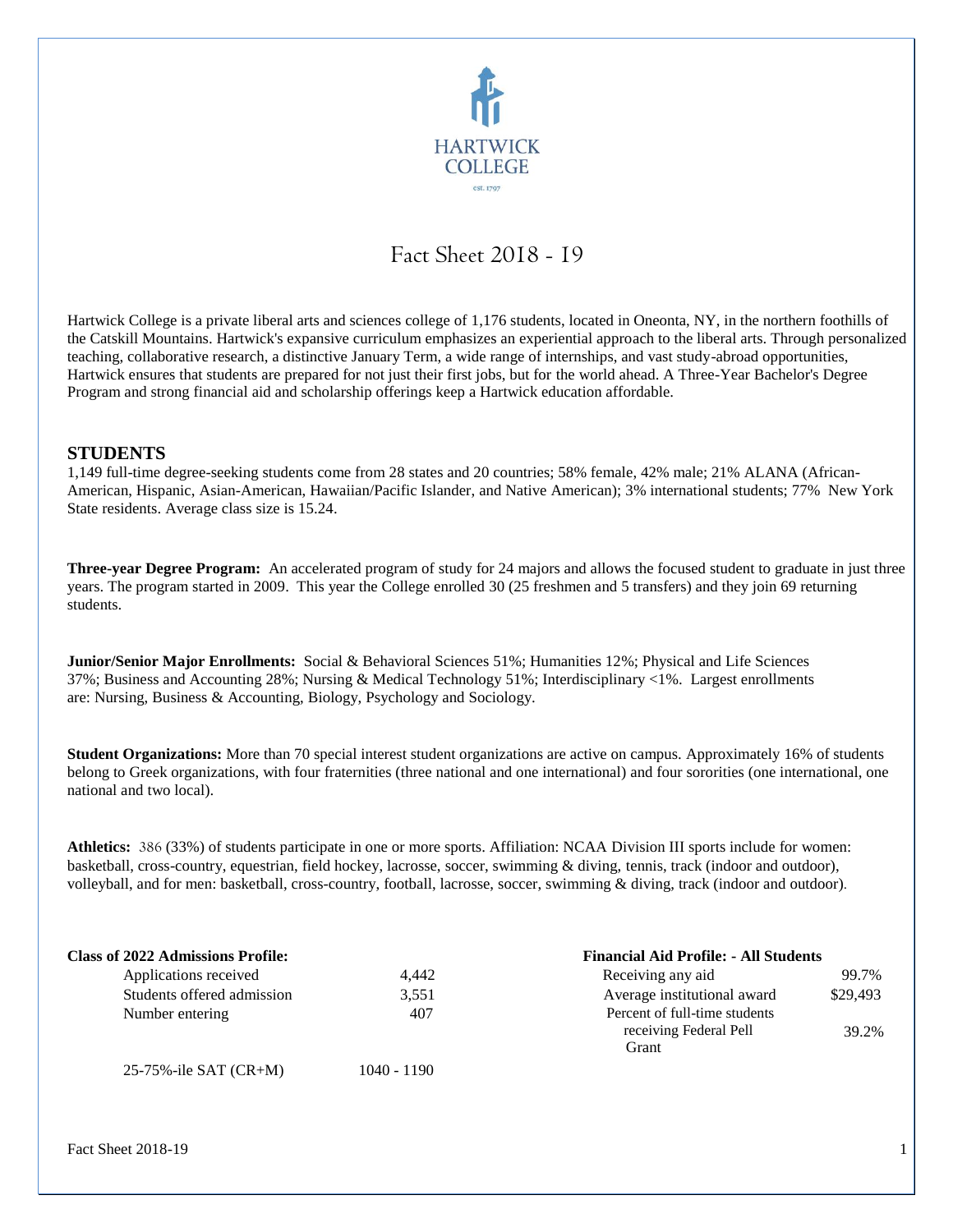# **ACADEMICS**

**Majors (35)**: accounting (general & CPA); actuarial math; anthropology; art; art history; biochemistry; biology; business administration; chemistry; computer science; creative writing; criminal justice; economics; English; environment, sustainability and society; environmental chemistry; French; geology and environmental sciences; global studies; history; mathematics; medical technology; music; music education; nursing; philosophy; physics; political science; psychology; public health; religious studies; sociology; Spanish; theatre arts. An Individual Student Program, a student-designed major, is offered for students whose interests lie outside an established major.

**Minors (45):** cognitive science, criminal justice, documentary photography, environmental science and policy, finance, graphic communications, Latin American and Caribbean studies, literature or writing, museum studies, peace & conflict studies, U.S. ethnic studies, women's and gender studies. Minors also are available in almost all majors (26 of 45 majors).

**Special Programs**: certification in elementary and secondary education, dual certification in childhood/special education and middle childhood and adolescence/special education, honors. Certification in coaching.

**Pre-Professional Programs**: pre-allied health professions, pre-engineering, pre-law, pre-medicine.

**Cooperative Programs**: 4-1 MBA programs with Clarkson University or Union Graduate College; 3-3 J.D. program with Albany Law School; collaborative program for physical and occupational therapy with Sage Graduate School. Cooperative Programs in Engineering with both Clarkson University and Columbia University. For undergraduate opportunities at Hartwick, there is the Partnership for Nursing Opportunities with Bassett Healthcare.

## **FACULTY**

161 faculty members, of which 98 are full-time and 63 are part-time; 89% of full-time faculty members hold the highest degree in their disciplines; 88% of full-time faculty are tenured or on tenure-track, the student to faculty ratio is 10.2:1.

**OFF-CAMPUS STUDY/INSTITUTIONAL AFFILIATIONS**: Hartwick affiliations include: School for International Training; National Outdoor Leadership Seminar; Academic Programs International, CISabroad, Institute de Touraine, Regents University in London, Central College, Institute for Study Abroad, University of Wales at Lampeter or Carmarthen, ISA-International Studies Abroad, Pan-African Institute for Development (West Africa), University Study Abroad Consortium. Plus, Exchange Programs with Fribourg University in Switzerland and Hanze University in Netherlands

## **INFORMATION TECHNOLOGY & RESOURCES**

The campus network provides cable TV access, wired and wireless Internet access. Hartwick's Stevens-German Library offers a collection of books, periodicals, microforms and films housed on our shelves and electronic resources accessible from via the Internet. The Library's collection includes 209,250 books, 4,560 E-books, 59 digital databases, 3,257 media, 1,392 printed serials and 38,934 electronic serials.

## **RESIDENTIAL FACILITIES**

87% of Hartwick students live in College on-campus housing. Housing options include traditional residence halls, suites, apartments and townhouse apartments. 26 additional students live at the College's Pine Lake Environmental Campus, located eight miles from the main campus.